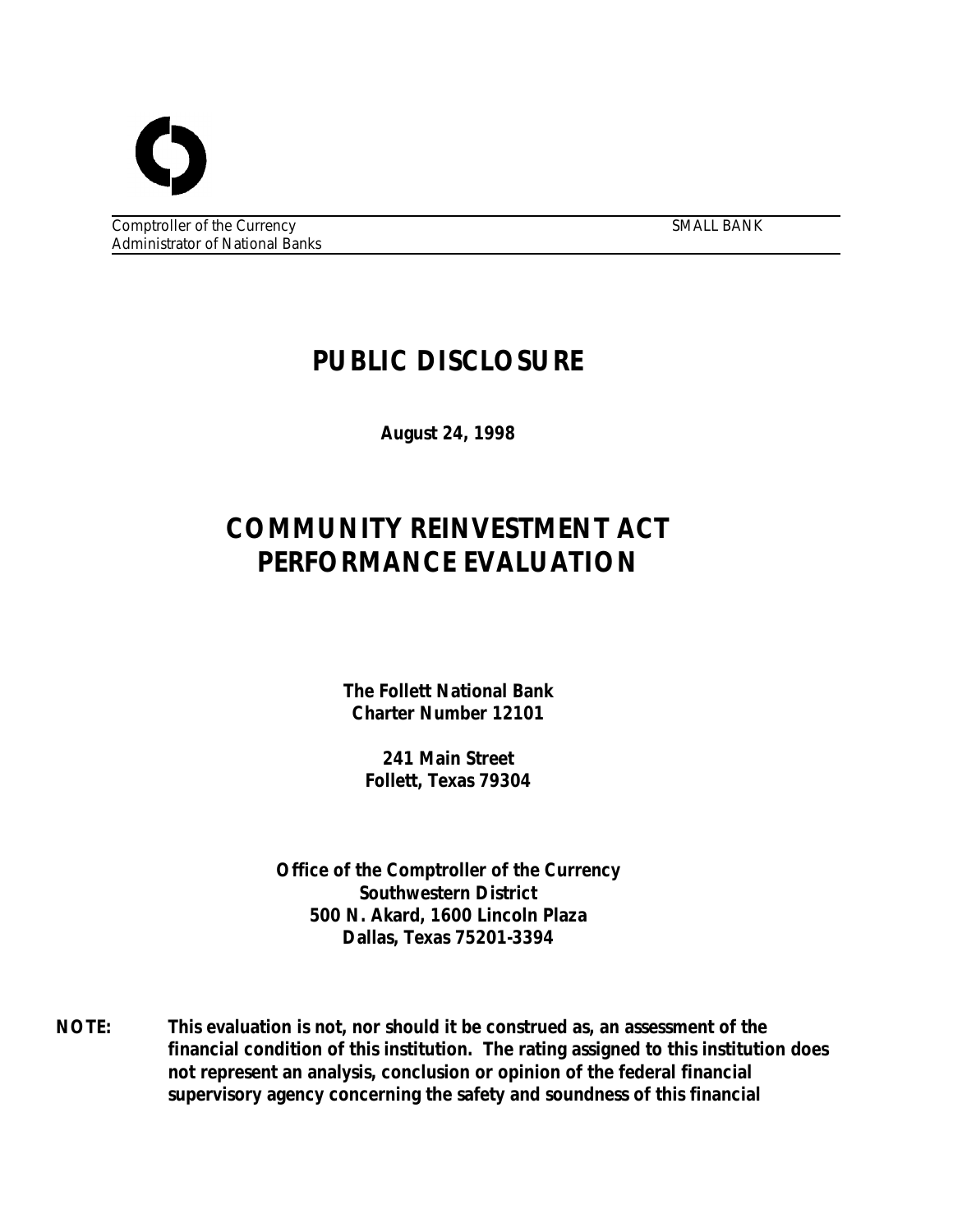**institution.**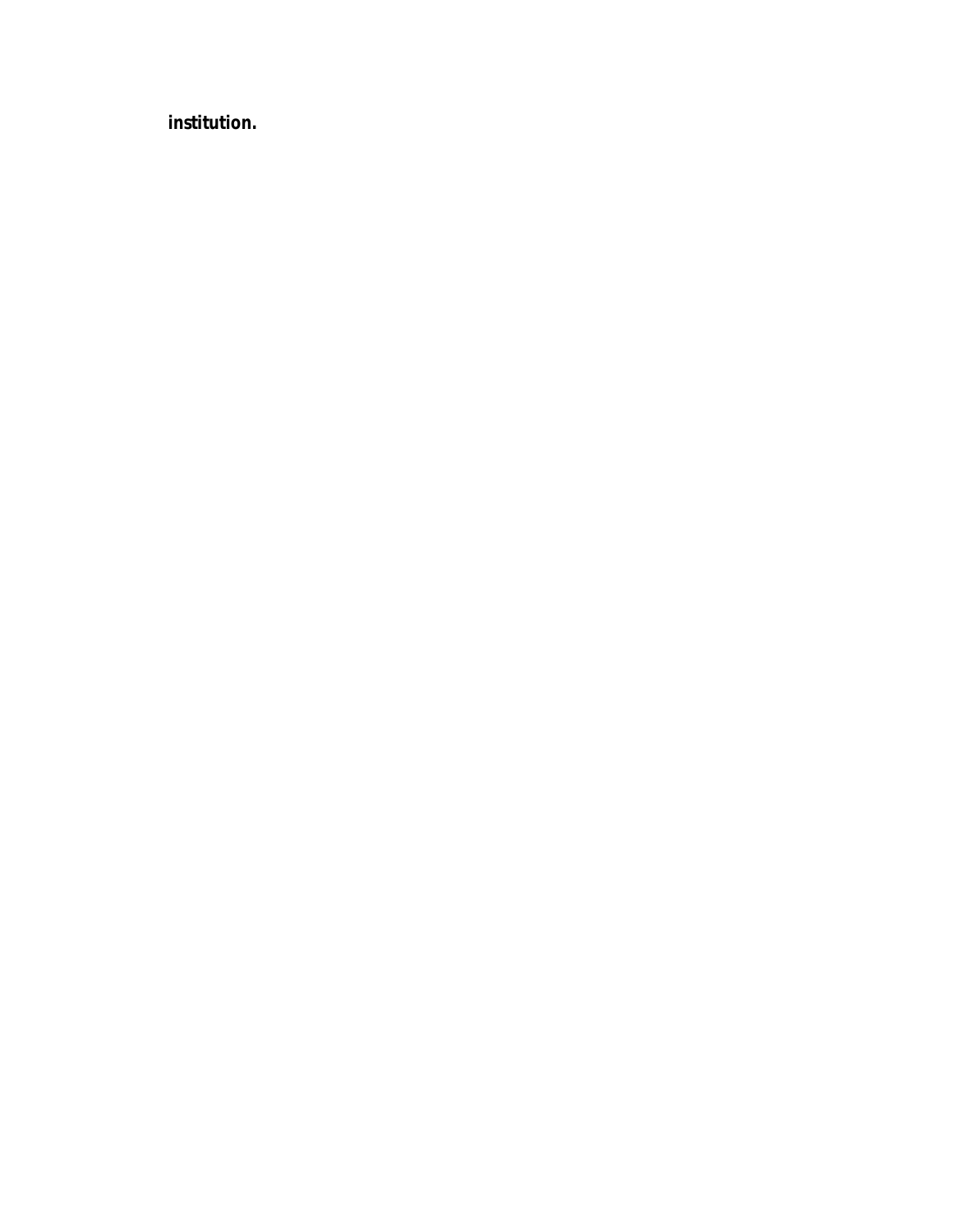#### **GENERAL INFORMATION**

*The Community Reinvestment Act (CRA) requires each federal financial supervisory agency to use its authority when examining financial institutions subject to its supervision, to assess the institution's record of meeting the credit needs of its entire community, including low- and moderate-income neighborhoods, consistent with safe and sound operation of the institution. Upon conclusion of such examination, the agency must prepare a written evaluation of the institution's record of meeting the credit needs of its community.* 

*This document is an evaluation of the Community Reinvestment Act (CRA) performance of The Follett National Bank prepared by the Office of the Comptroller of the Currency, the institution's supervisory agency, as of August 22, 1998. The agency rates the CRA performance of an institution consistent with the provisions set forth in Appendix A to 12 C.F.R. Part 25.*

## **INSTITUTION'S CRA RATING:** This institution is rated **Satisfactory**.

The Follett National Bank (FNB) demonstrates satisfactory performance under the CRA. The following factors support this evaluation:

- The bank's loan to deposit ratio of 59% is reasonable given the size of the bank and the needs of the local economy.
- A majority of the bank's loans are extended to borrowers within the assessment area, 64% by volume and 67% by number for the entire portfolio.
- ! There is reasonable penetration among individuals of different income levels and businesses and farms of different sizes.
- ! No complaints have been filed regarding bank performance under the CRA.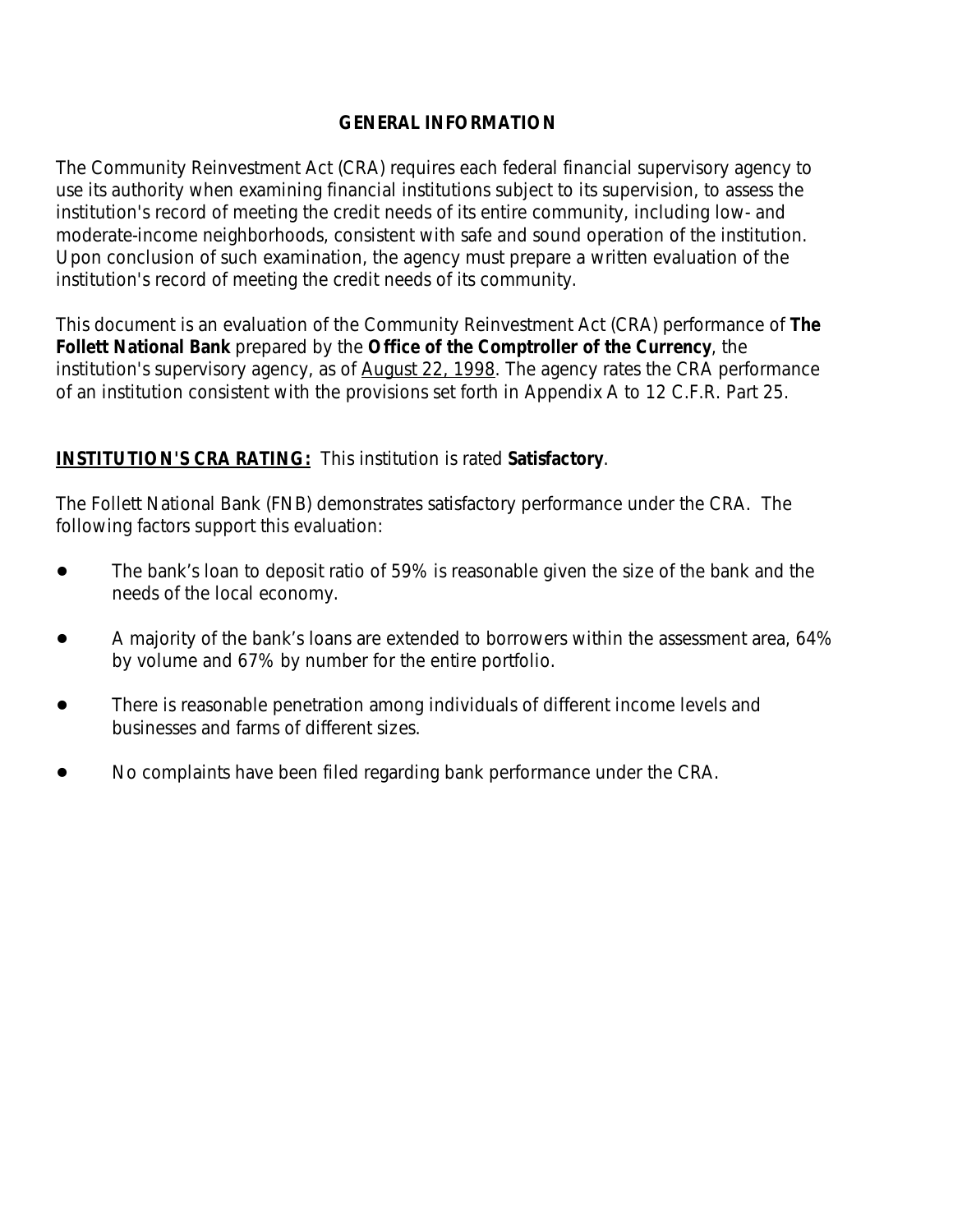*The following table indicates the performance level of The Follett National Bank with respect to each of the five performance criteria.*

| <b>SMALL INSTITUTION</b><br><b>ASSESSMENT</b><br><b>CRITERIA</b>                        | THE FOLLETT NATIONAL BANK<br><b>PERFORMANCE LEVELS</b>                                                                                                                        |                                                              |                                                                      |  |
|-----------------------------------------------------------------------------------------|-------------------------------------------------------------------------------------------------------------------------------------------------------------------------------|--------------------------------------------------------------|----------------------------------------------------------------------|--|
|                                                                                         | <b>Exceeds</b><br><b>Standards for</b><br>Satisfactory<br>Performance                                                                                                         | <b>Meets Standards</b><br>for<br>Satisfactory<br>Performance | Does not meet<br><b>Standards for</b><br>Satisfactory<br>Performance |  |
| Loan to Deposit Ratio                                                                   |                                                                                                                                                                               | X                                                            |                                                                      |  |
| Lending in Assessment<br>Area                                                           |                                                                                                                                                                               | X                                                            |                                                                      |  |
| Lending to Borrowers<br>of Different Incomes<br>and to businesses of<br>Different sizes |                                                                                                                                                                               | X                                                            |                                                                      |  |
| Geographic<br><b>Distribution of Loans</b>                                              | Because there are no low- or moderate-income areas, this<br>review is not significant. However, the bank's reports reflect<br>lending throughout all parts of the assessment. |                                                              |                                                                      |  |
| Response to<br>Complaints                                                               | There have been no complaints filed with the bank regarding<br>performance under the Community Reinvestment Act.                                                              |                                                              |                                                                      |  |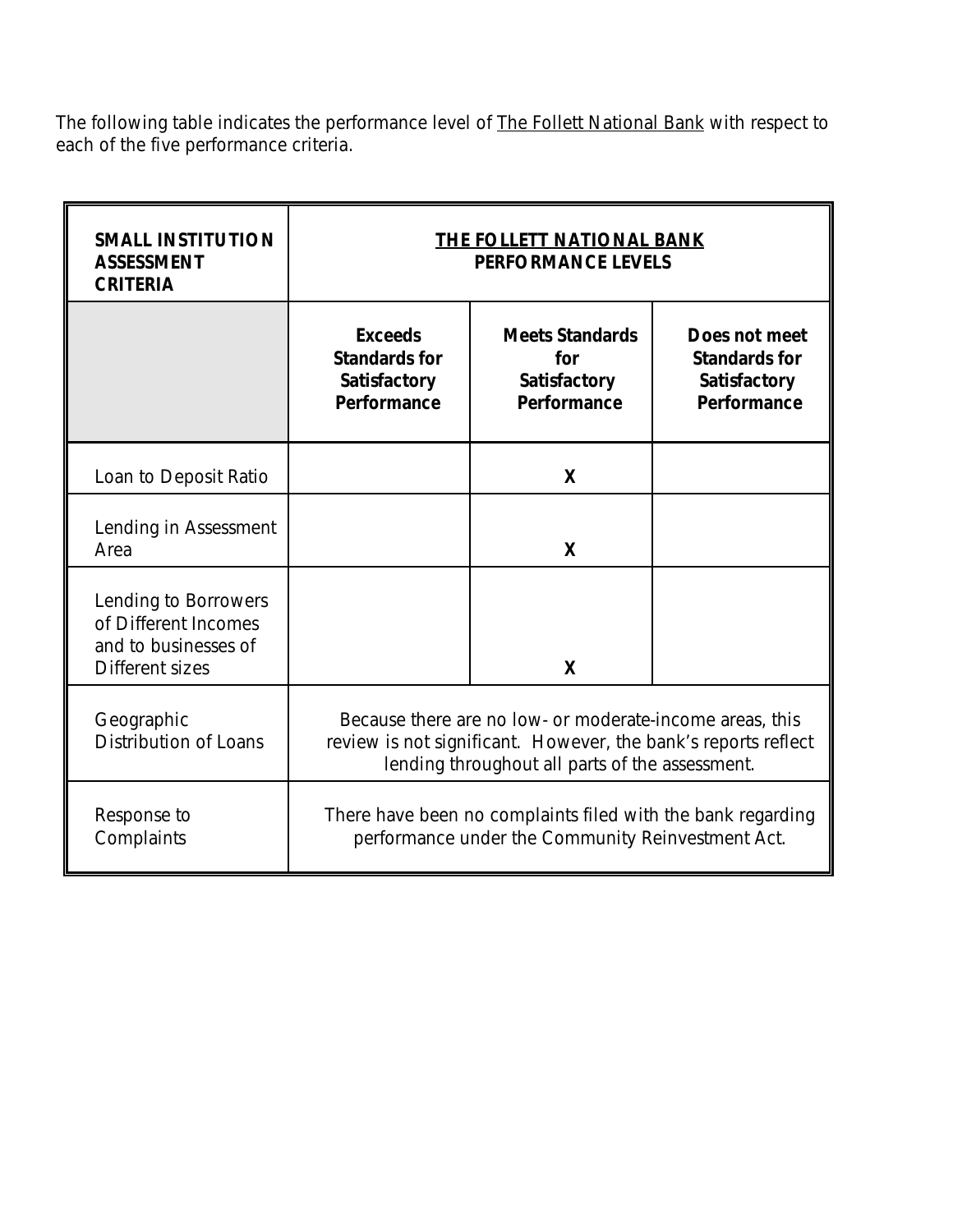### **DESCRIPTION OF INSTITUTION**

The Follett National Bank (FNB) is a \$30 million bank in Follett, Texas, in the far northeast corner of the Texas Panhandle, approximately forty miles east of Perryton, Texas. The bank is the only institution operated by the holding company, Follett Bancshares, Inc. There are no branches or ATM's. The bank offers a variety of loan and deposit products and other banking services to meet the needs of the local community. Loans represent more than 50% of total assets as of June 30, 1998. The bank recently increased business hours to serve the needs of the community better. Management plans to establish an ATM to further extend banking services to the bank's customers.

Deposit products offered are savings accounts, Money Market Deposit Accounts, regular and interest-bearing checking accounts, including accounts with low- or no-fee accounts, and Certificates of Deposits. Loans are extended for consumer purposes including residential housing and home equity loans, and also loans for automobiles and other goods. FNB lends to businesses for operating expenses, inventory, equipment, or to carry receivables or purchase real estate. Farm loans are extended for crop or livestock operations, equipment, or real estate. They also make loans to allow local 4-H or FFA students complete their projects. FNB provides funding for students in the communities of Booker, Lipscomb, Darrouzett, and Follett for education needs. Chart 1 that follows shows the composition of the portfolio:

| PORTFOLIO COMPOSITION BY PURPOSE                  |                |            |  |  |
|---------------------------------------------------|----------------|------------|--|--|
| <b>TYPE</b>                                       | <b>BALANCE</b> | % OF LOANS |  |  |
| LN TO FINANCE AG PROD                             | 5,638.6        | 36.13%     |  |  |
| <b>FARMLAND</b>                                   | 3,260.9        | 20.89%     |  |  |
| <b>CONSUMER-OTHER</b>                             | 2,156.0        | 13.81%     |  |  |
| <b>COMM &amp; INDUSTRIAL</b>                      | 2,030.0        | 13.01%     |  |  |
| 1-4 FAM RES- 1ST LIEN                             | 1,722.3        | 11.04%     |  |  |
| <b>COMM RE</b>                                    | 479.9          | 3.07%      |  |  |
| 1-4 FAM RES-2ND LIEN                              | 319.2          | 2.05%      |  |  |
| <b>TOTAL</b><br><b>D., I., I., OO 4000 O.ILD.</b> | 15,606.9       | 100.00%    |  |  |

Chart 1

Based on June 30, 1998 Call Report

FNB is not subject to legal or other constraints to lending. There are no external factors that prevent the bank from achieving their strategic goals.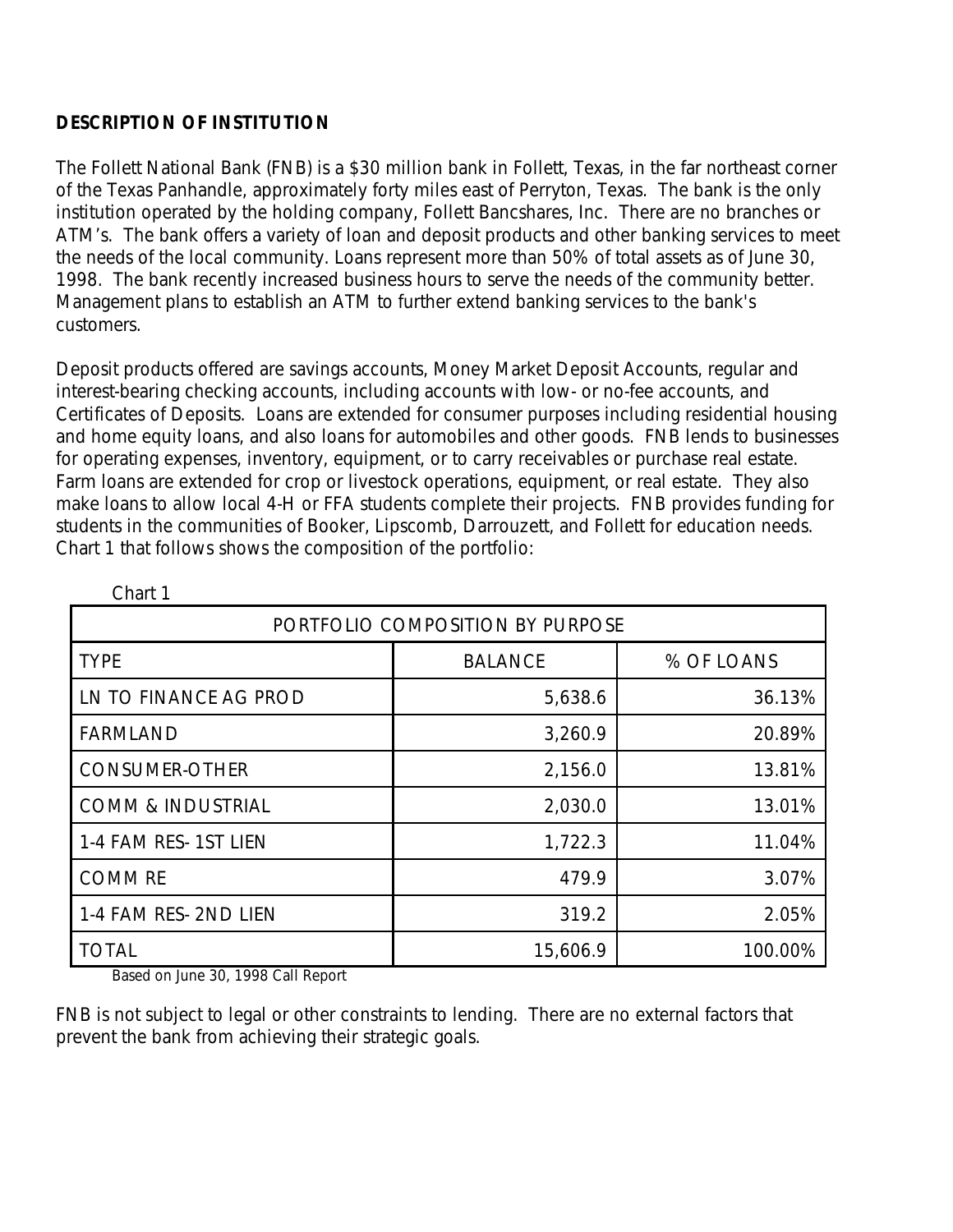# **DESCRIPTION OF LIPSCOMB COUNTY**

Lipscomb County, Texas is bordered by Oklahoma on the north and the east. The county consists of three block numbering areas (BNA's) which are identified as FNB's assessment area (AA). The population of the county was shown as 3,143 as of the 1990 census. There was approximately a 32% drop in population from the early 1980's to the early 1990's. The economy is strongly reliant on agriculture and agricultural support businesses. This is also an area that at times has experienced significant oil and gas exploration and development.

Approximately 25% of the population in the county is engaged in farm or agriculture-related industries. The largest individual employers in the county are the various school districts. In addition, a hog operation facility is anticipated to expand, providing increased employment opportunities. Unemployment was estimated at 1% during the 1990 Census.

All the BNA's in the county are identified as middle income areas. There are low- and moderateincome persons living throughout the county as is shown in Chart 2 below:

| Unart Z                               |               |               |               |               |  |
|---------------------------------------|---------------|---------------|---------------|---------------|--|
| <b>COUNTY DEMOGRAPHICS BY BNA</b>     |               |               |               |               |  |
| <b>BNA</b>                            | 9501          | 9502          | 9503          | <b>COUNTY</b> |  |
| <b>INC LEVEL</b>                      | <b>MIDDLE</b> | <b>MIDDLE</b> | <b>MIDDLE</b> | <b>MIDDLE</b> |  |
| <b>INCOME % OF MSA</b>                | 107.61        | 119.07        | 105.60        | 113.68        |  |
| % MINORITY                            | 6             | 19            | 5             | 14            |  |
| <b>TOTAL # FAMILIES</b>               | 182           | 524           | 214           | 920           |  |
| # LOW INC FAMILIES                    | 30            | 59            | 35            | 124           |  |
| # MOD INCOME<br><b>FAMILIES</b>       | 28            | 76            | 38            | 142           |  |
| # MID-UPPER INCOME<br><b>FAMILIES</b> | 124           | 389           | 141           | 654           |  |
| # PERSONS                             | 624           | 1,833         | 686           | 3,143         |  |

Chart 2

Based on Demographic Data obtained for Lipscomb County, Texas

As the chart shows, approximately 13.5% of families have income below 50% of the median and an additional 15.5% have an income less than 80% of the median income level for nonmetropolitan statistical areas (MSA's) of the state. Demographic information shows that approximately 14% of households in the county are below the poverty level.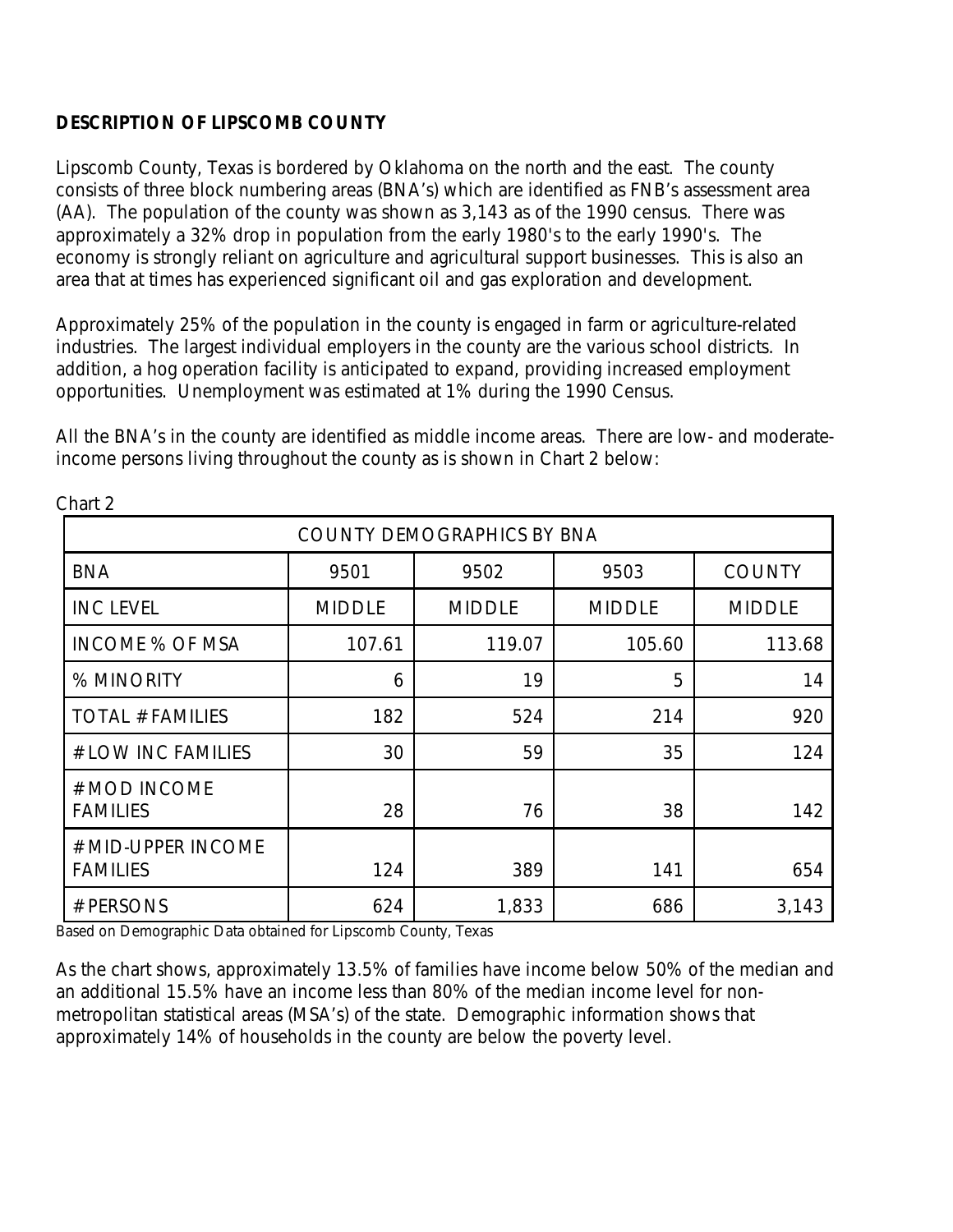There are branches of national banks from nearby counties in two area towns. These branches compete with FNB for local deposits and loans. Management of FNB also identifies a savings and loan association from Perryton, as a primary competitor in the residential and agricultural lending areas.

# **CONCLUSIONS WITH RESPECT TO PERFORMANCE CRITERIA**:

#### **Loan to Deposit Ratio**

FNB has a reasonable loan to deposit ratio (LTD), given the bank's size and the economy and competition in the area. This meets the requirement for satisfactory performance. At June 30, 1998, net loans represent 59.3% of total deposits. Loan balances are somewhat cyclical due to the concentration in agricultural lending. The average LTD since September 1995 is 58.7%. We noted that FNB holds almost 44% of the total deposit balances within the assessment area. We reviewed the LTD of other banks in similar communities and economies. These banks had LTD's as of June 30, 1998 ranging from below 25% to above 78%. The banks with more competition reflect lower LTD levels, while banks' in more diversified economies, generally, had higher LTD levels. With the presence of competition for loan and deposit balances and considering the size of the bank, FNB's ratio is regarded as reasonable.

We also noted from reviewing sources of income, that a large portion of the income of county residents comes from transfer payments or dividend payments. These are persons who are receiving government payments such as welfare or retirement or who have investments, such as oil and gas properties, savings, etc. These factors influence the lending needs of the community. We observed that FNB makes loans to both these groups of persons, according to their needs.

#### **Lending within the Assessment Area**

A majority of loans are within FNB's AA and meet the standards for satisfactory performance. We determined through review and verification of testing performed by management, as of February 1998, which reflects that 64% of dollar volume and 67% of loans by number were to borrowers within the bank's AA. Based on management reports of loans funded during 1997, we noted that 72% of the loan advances were to borrowers within the AA. We confirmed the bank's information using the loans selected in the compliance review. These showed that 78% by volume and 80% by number of the loans sampled were to borrowers in the AA.

Because there are no low- or moderate-income BNA's in the county, a review of the geographic distribution throughout the AA is not necessary.

#### **Lending to borrowers of different income or revenue levels**

There is reasonable penetration among individuals of different income levels and businesses and farms of different sizes. We sampled all loan advances during March and August of 1997 to observe lending across different income and revenue levels. Income information is generally maintained in loan files, except for students, retired persons, or on CD-secured loans. We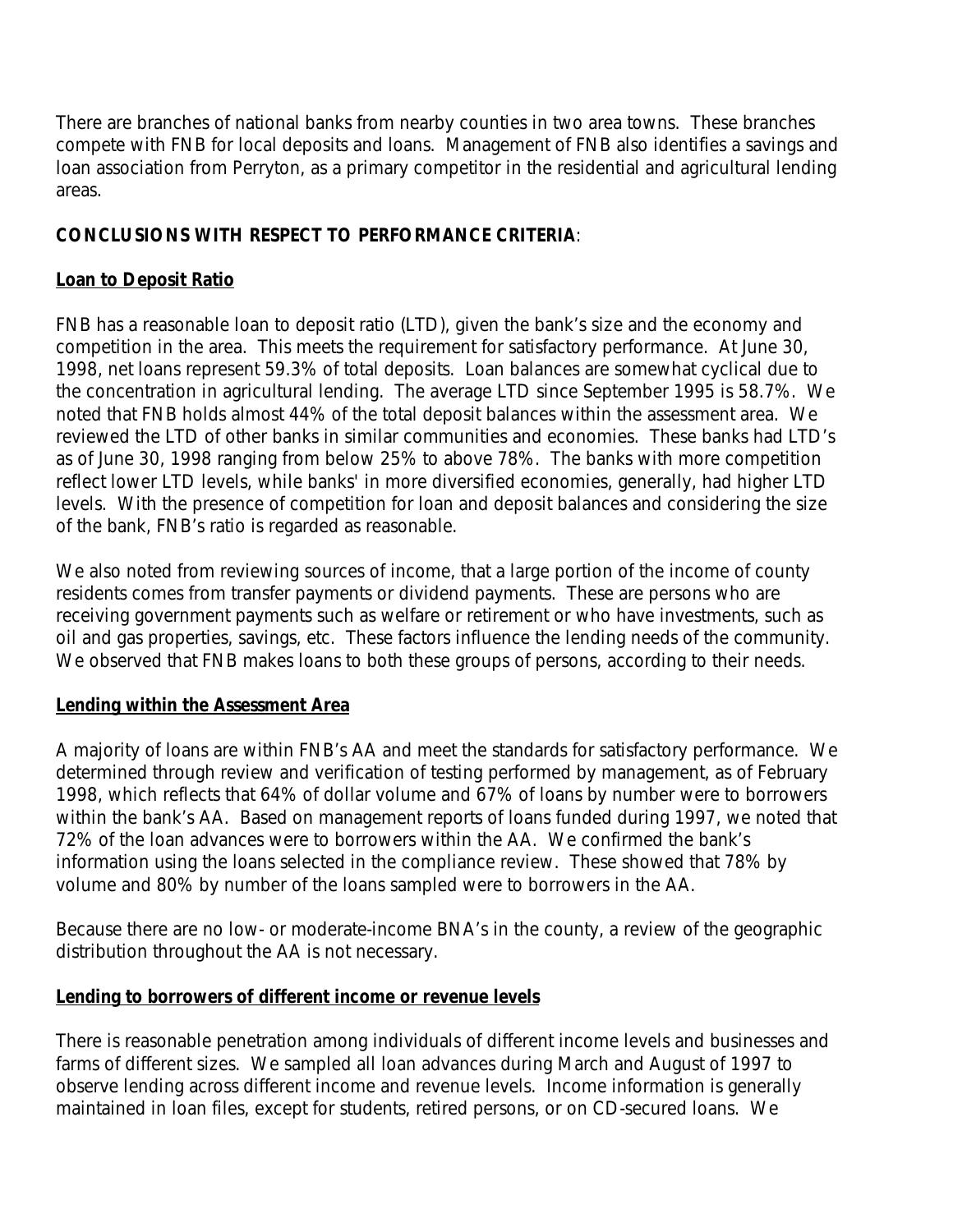grouped the loan advances by category, personal, agriculture, or commercial, and evaluated the lending in each category by income or revenue as was shown in the files.

Chart 3 below shows the amount of loans funded to individual borrowers according to the income level noted in the file. It also compares the percentage funded to the level of low-, moderate-, and middle- to upper- income families in the county. It reflects the fact that FNB's lending across income levels is reasonable based on the demographics of the county.

Chart 3

| LENDING TO INDIVIDUALS OF DIFFERING INCOME LEVELS |        |          |        |         |         |
|---------------------------------------------------|--------|----------|--------|---------|---------|
| Income Level                                      | Low    | Moderate | Middle | Upper   | Total   |
| \$ Advanced                                       | 51,077 | 50,961   | 73,474 | 207,465 | 382,977 |
| % of Advances                                     | 13.34% | 13.31%   | 19.19% | 54.17%  | 100.00% |
| % of Families                                     | 13.49% | 15.45%   | 22.85% | 48.31%  | 100.00% |

Based on our review of income levels of individual borrowers in the sample

We used the same time frame to sample loans made to small farms and small businesses, based on the revenue levels reported by the borrowers. We aggregated this information in Chart 4.

| Chart 4                                               |                 |        |             |        |
|-------------------------------------------------------|-----------------|--------|-------------|--------|
| LENDING TO BUSINESSES & FARMS WITH DIFFERING REVENUES |                 |        |             |        |
| <b>LOANS TO</b>                                       | <b>BUSINESS</b> |        | <b>FARM</b> |        |
| Revenue                                               | \$              | %      | \$          | %      |
| $\leq$ 100M                                           | 384,126         | 61.2%  | 750,177     | 53.6%  |
| $>100 \le 250$                                        | 44,450          | 7.1%   | 292,494     | 20.9%  |
| $> 250 \le 500$                                       |                 |        | 356,265     | 25.5%  |
| $> 250 \le 1,000$                                     | 198,813         | 31.7%  |             |        |
| <b>TOTAL</b>                                          | 627,389         | 100.0% | 1,398,936   | 100.0% |

Based on our review of revenue levels for businesses and farms in the sample.

The information in the chart shows that the larger percentages of loans were made to businesses and farms with lower levels of revenue. This indicates that the bank makes a reasonable level of loans to small farms and businesses.